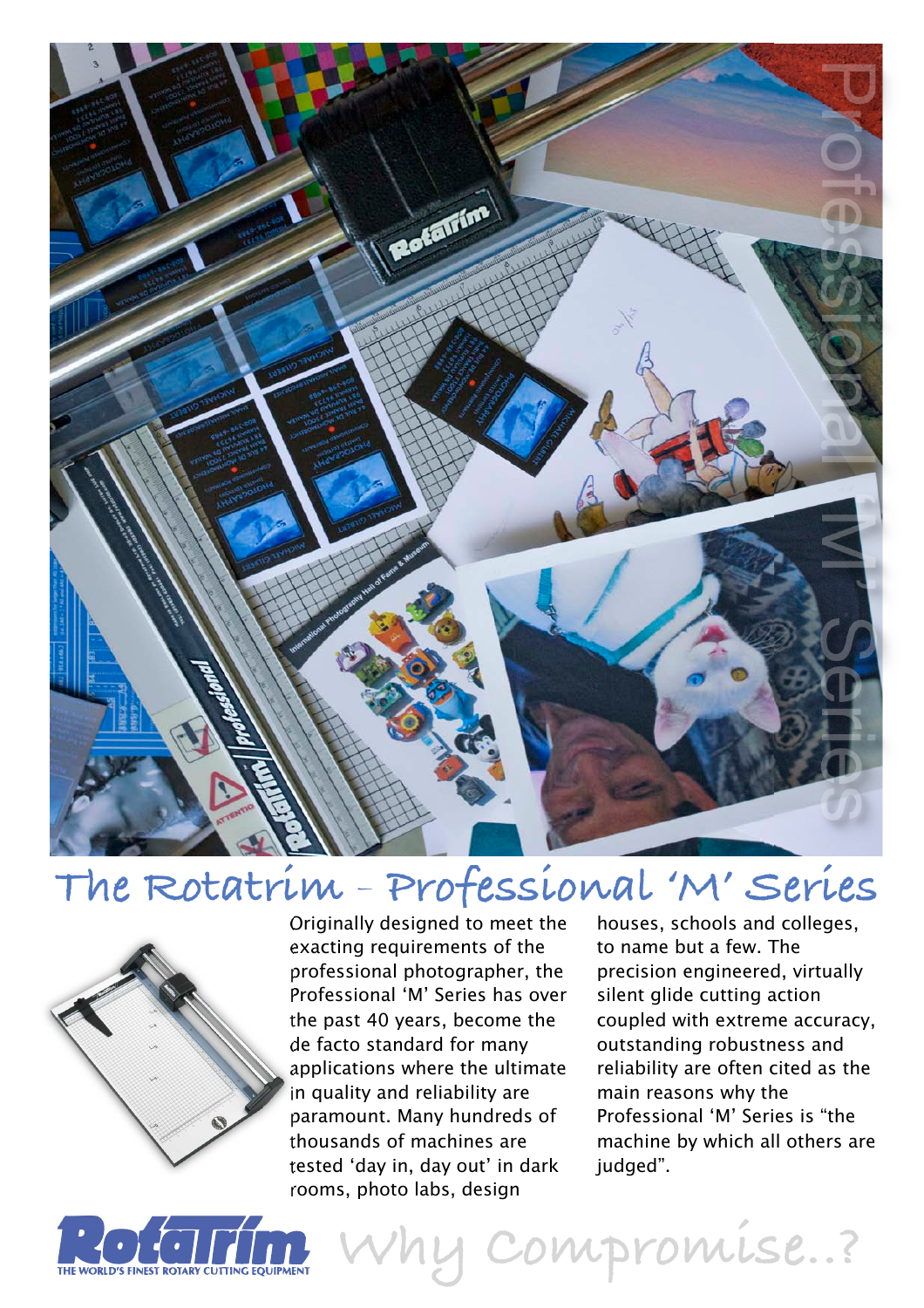## **HAND BUILT BY SKILLED ENGINEERS, IN ENGLAND**

All Professional 'M' Series machines are hand built to exacting standards by a small team of highly skilled engineers. Rotatrim's ISO9001:2008 quality procedures ensures, that at every stage, of manufacture the product is checked for accuracy. Through the experience of building many thousands of machines, each of the engineers is able to tell if a machine is cutting correctly, just from the sound of the machine.

Rotatrim would welcome a visit to the our facilities, by any existing or potential customer, where you can see for yourself the; professionalism, attention to detail and 'care' that is put into each and every machine.





### **STEEL ROTARY & FLAT BLADES, ENGINEERED IN SHEFFIELD**

The extreme accuracy that is achieved by a Rotatrim trimmer, is not by chance.! It is the culmination of over 40 years of understanding of the ideal relationship between the blades to achieve the 'perfect cut', every time.

The materials used, the precise bevel angle on the flat blade, the complex 'dishing' on the rotary blade and the finishing processes to ensure consistent accuracy on every single blade, all contribute to achieving as close to perfection as is possible, every time you use your Rotatrim.

#### **TWIN CHROMED STEEL GUIDE RAILS**

The Professional 'M' Series was designed from the outset to offer the ultimate in cut precision and quality. Even when using the highest quality blades, which have been engineered to offer an extremely precise cutting point, any movement in the relationship of the blades to each other can result in a less than perfect cut.

The twin guide rails, ensure that the cutting head and therefore the rotary blade, is always perpendicular to the counter (flat) blade and that the precise cutting point, which is essential to ensuring the perfect cut is made, each and every time.





#### **CAST METAL CUTTING HEAD AND END FRAMES**

Both the cutting head and end frames of the Professional 'M' Series are cast from zinc and then painted, to offer an attractive finish.

The all metal construction of these highly important parts, ensures that the machine is not only extremely robust, it also works in tandem with the twin guide rails to add to the overall rigidity of the machine thereby completely eliminating head swivel during the cutting process. The elimination of cutting head swivel offers unrivaled levels of cut accuracy, both in terms of straightness and with virtually zero feathering of the work.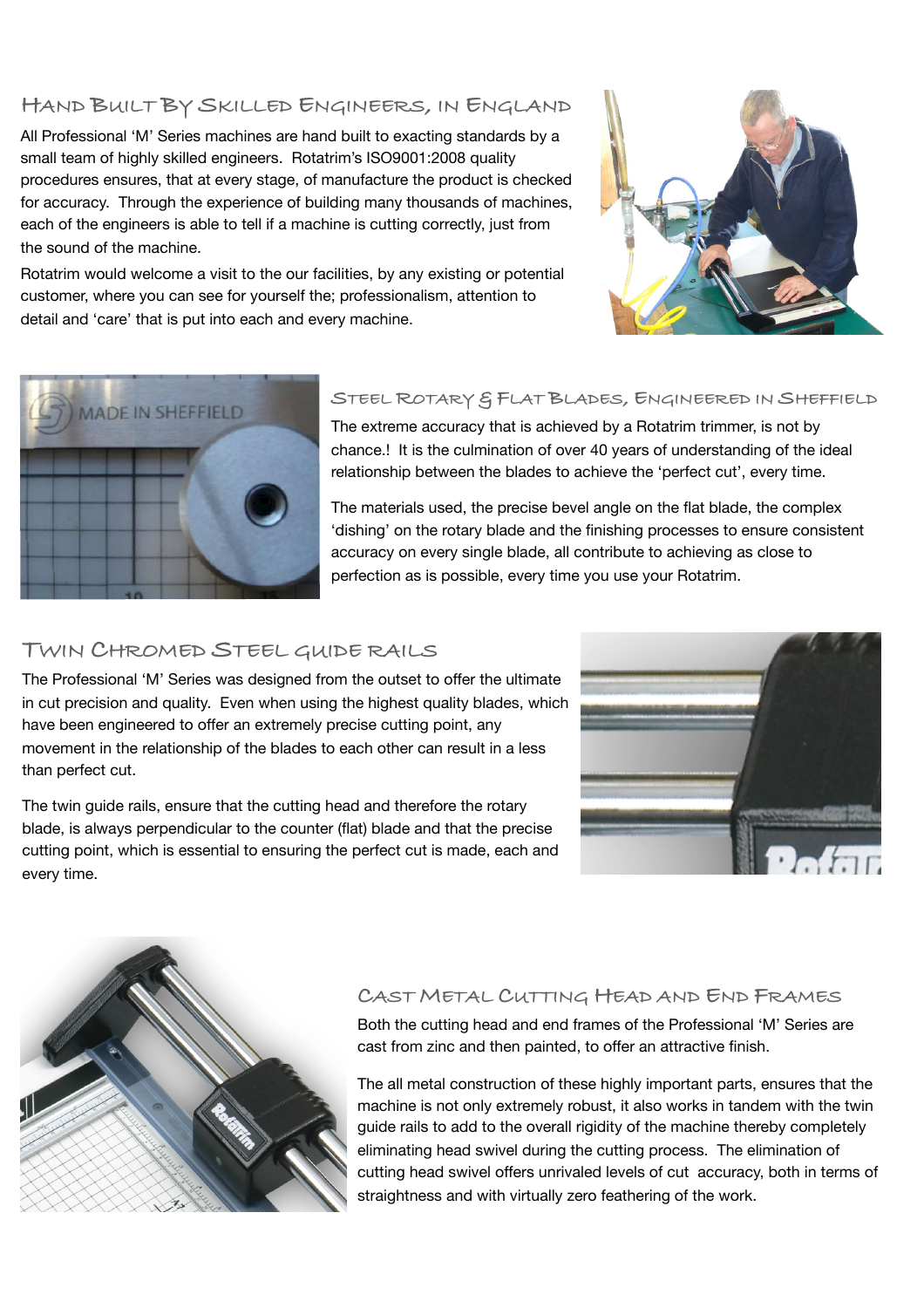### **CLEAR EXTRUDED PLASTIC CLAMP-STRIP**

The clear extruded plastic clamp strip is an integral part of the overall cutting mechanism, as it mates with the rotary blade roller, to assist with the smooth running of the head during trimming.

The clamp strip also securely locks the work such that it does not move during the trimming process. However, as it is extruded, there are no sharp edges, which could cause scratching of unsightly marks on a print during the cut - the clear material which is used also aides with the accurate placement of the work prior to the cut.





# **PRECISION RULE & CURSOR**

The extruded aluminum rule, allows for both accurate measurement of the work prior to trimming and is configured to be at precisely 90° to the flat blade, such that every cut is perfectly square.

The anodized aluminum cursor, allows for easy repeat cutting of the same size work for those jobs where more than one item is to be trimmed.

# **EASY USE & CLEAN GRIDDED BASEBOARD**

The high quality melamine coated baseboard, not only offers a extremely sturdy work platform, it is also low friction which ensures that the work can be offered up to the cutting blade, easily and quickly.

The baseboard is gridded with an extremely useful cm gird, both metric and imperial rules both along the top and side of the machine and 'A' paper sizes are also marked on the baseboard to allow for easy trimming of these common sizes.





## **A MACHINE TO BE PROUD OF...**

At Rotatrim we are extremely proud of each and every machine which leaves the factory. So confident are we in the quality of the materials used and of the overall quality of the machine, that we not only offer a 5 years guarantee against faulty workmanship we also offer lifetime 'labour free' servicing.

Unlike many other trimmer suppliers, Rotatrim is not a stationary company, that sells trimmers as a small part of our product range. The core 'ethos' at Rotatrim is that the physical product is only part of the overall Rotatrim offering and that customer service and support is highly important to us as a business. By purchasing a Rotatrim machine, you are not only buying a product of exceptional quality, you are also buying the confidence that should you need us, we will be here to help.

We are often called upon to service or supply spare parts for machines, 20, 30 even 40 years old, which we take great pleasure in undertaking - how many other companies can say the same.?.